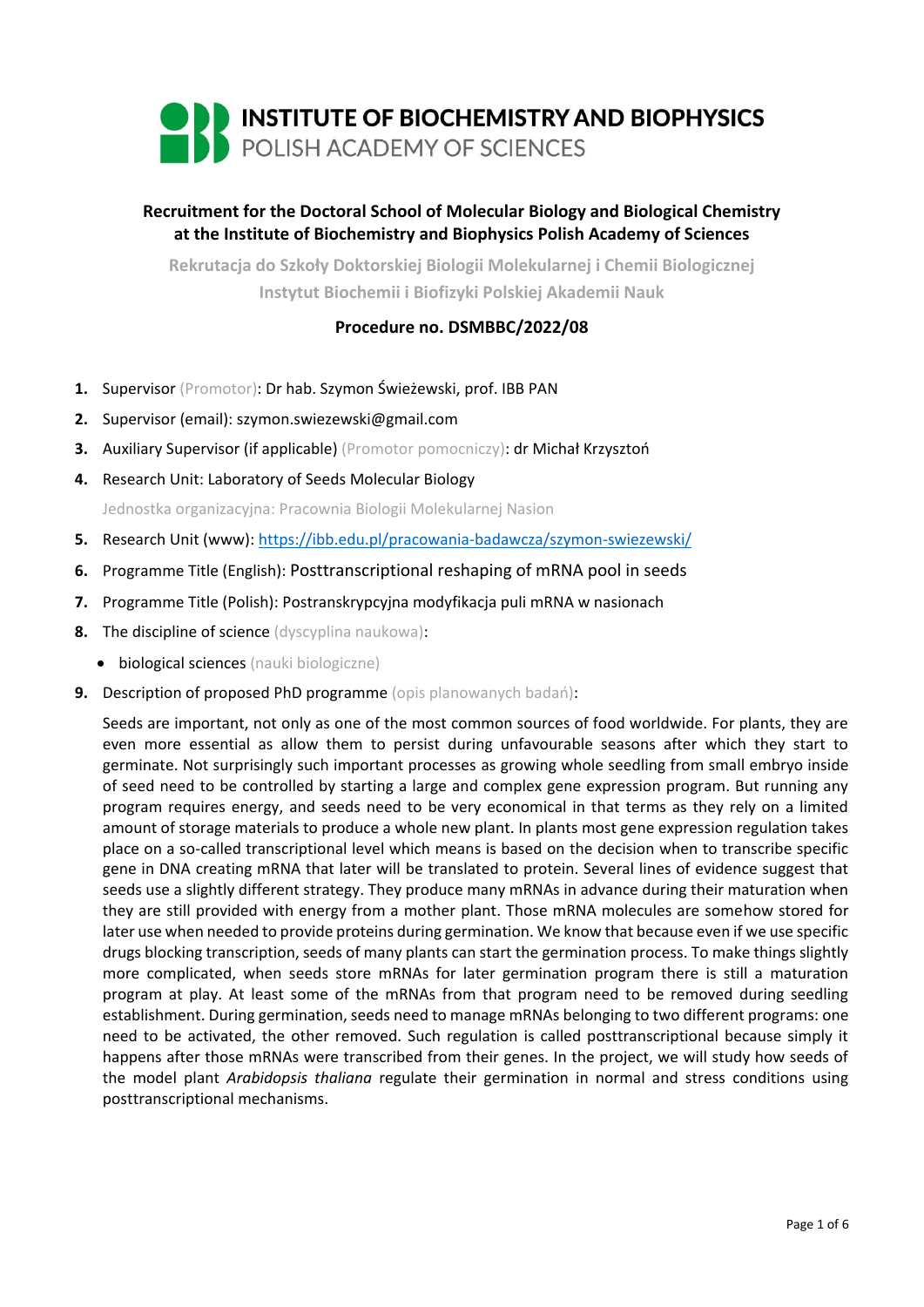- **10.** Literature references related to conducted/planned research (literatura związana z planowanymi badaniami):
	- Sano, N., Rajjou, L. & North, H. M. Lost in Translation: Physiological Roles of Stored mRNAs in Seed Germination. *Plants* 9, 347 (2020). doi.org/10.3390/plants9030347
	- Cyrek M, Fedak H, Ciesielski A, Guo Y, Sliwa A, Brzezniak L, Krzyczmonik K, Pietras Z, Kaczanowski S, Liu F, Swiezewski S. Seed Dormancy in Arabidopsis Is Controlled by Alternative Polyadenylation of DOG1. Plant Physiol. 2016 Feb;170(2):947-55. doi: 10.1104/pp.15.01483.
	- Krzyszton et al., Transcriptional heterogeneity of single seeds during secondary dormancy induction. *Plant Phys* (2022). (in press)
- **11. Requirements for the candidate (wymagania):**
- **a)** hold a degree of Master of Science [*Magister*], Master of Engineering [*Magister Inżynier*], medical doctor or equivalent in the field of: exact sciences, natural sciences, medical sciences or related disciplines, granted by a Polish or foreign university; a person who does not possess the qualifications described above may take part in the competition, but must obtain the qualifications in question and provide the relevant documents before the start of the programme at the Doctoral School (i.e., October 1, 2022);

posiadanie tytułu zawodowego magistra, magistra inżyniera, lekarza lub innego równorzędnego na polskiej lub zagranicznej uczelni w dziedzinie: nauk ścisłych, przyrodniczych, medycznych lub pokrewnych; w naborze może wziąć udział osoba nieposiadająca kwalifikacji opisanych w zdaniu poprzedzającym, jednak musi je uzyskać i stosowne dokumenty dostarczyć przed rozpoczęciem kształcenia w Szkole Doktorskiej (tj. przed 1 października 2022 r.)

- **b)** to be completed by the supervisor; add additional points if necessary (please add your specific requirement and translate to Polish)
	- 1. Proven hands-on experience in molecular biology techniques.
	- 2. Prior experience with plant biology and Arabidopsis, in particular, would be highly valued.
	- 3. Proficiency in written and spoken English
	- 4. Good interpersonal skills, willingness to learn, and the ability to work both in a team and independently.
	- 1. Praktyczne doświadczenie w technikach biologii molekularnej.
	- 2. Doświadczenie z biologią roślin, a w szczególności z Arabidopsis.
	- 3. Biegła znajomość języka angielskiego w mowie i piśmie

4. Dobre umiejętności interpersonalne, chęć do nauki oraz umiejętność pracy zarówno w zespole, jak i samodzielnie.

## **12.** Scholarship amount (net, PLN):

1 st year: 3600 (including health insurance) - 3700\* PLN

2 nd year: 3600 - 3700\* PLN

3 rd year: 3600 - 3700\* PLN;

4 th year: 3600 - 3700\* PLN;

### \*Subject to changes based on tax law

Wysokość stypendium (netto, PLN):

Pierwszy rok: 3600 (włączając składkę zdrowotną) - 3700\* PLN ;

Drugi rok: 3600 - 3700\* PLN;

Trzeci rok: 3600 - 3700\* PLN;

Czwarty rok: 3600 - 3700\* PLN;

\*Może ulec zmianie wraz ze zmianami w prawie podatkowym i prawie pracy.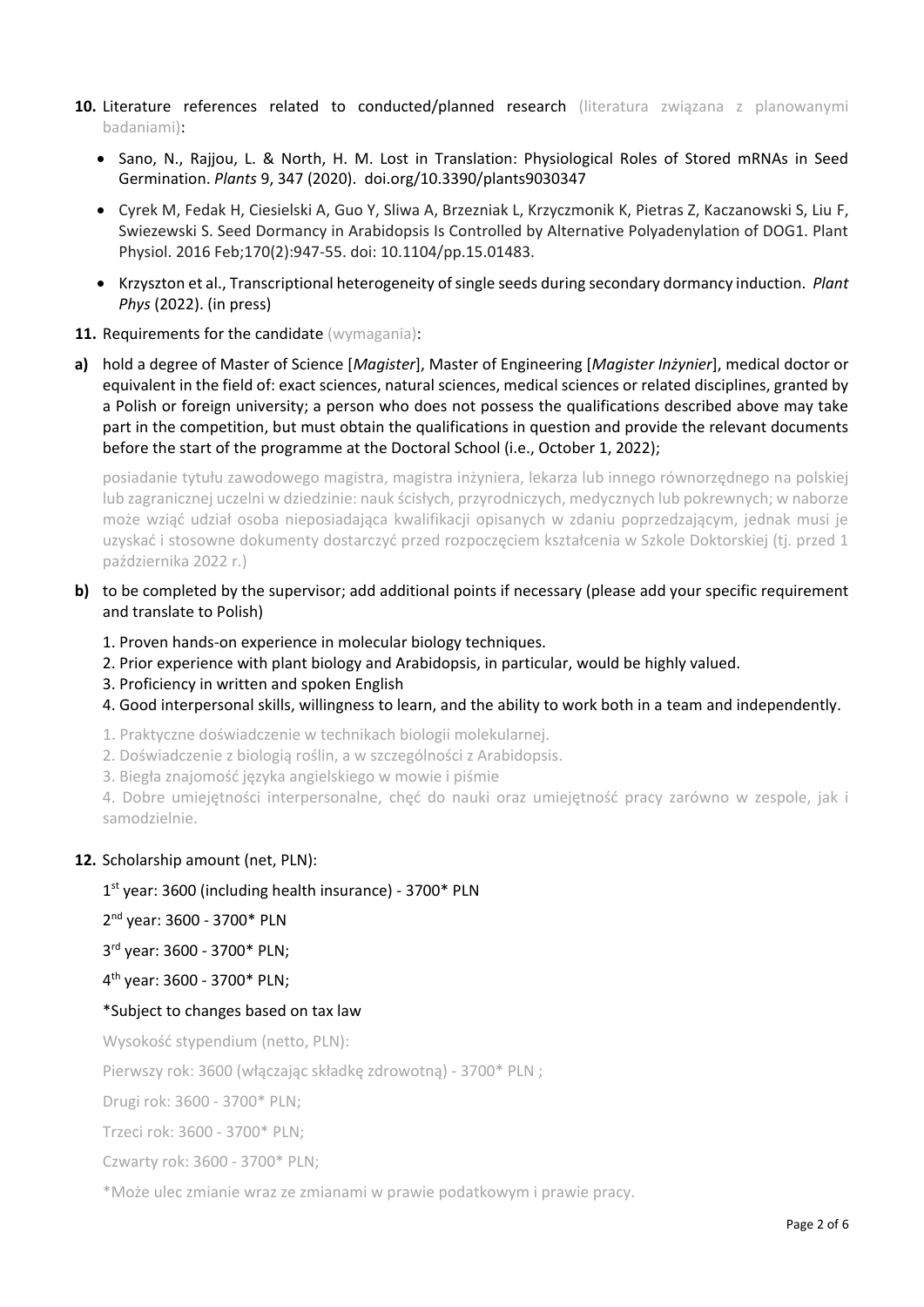### **13.** Number of positions available: 1

Liczba dostępnych miejsc: 1

## **14.** Deadline for submission of documents: **from 20th May to 20th June, 2022**

Termin rozpoczęcia i zakończenia przyjmowania dokumentów: **od 20 maja do 20 czerwca 2022 r.** 

**15.** Selected candidates will be invited for **the interview** that **will take place from 22nd June to 30th June, 2022** (the exact date will be given in the invitation).

Wybrani kandydaci zostaną zaproszeni na rozmowę kwalifikacyjną, która odbędzie się w terminie **od 22 czerwca do 30 czerwca 2022 r.** (dokładny termin zostanie przekazany w zaproszeniu na rozmowę).

## **16.** The recruitment procedure will be completed until **30th July, 2022**.

Termin rozstrzygnięcia konkursu **30 lipca 2022 r.**

### 17. Required documents:

**a)** an application for admission to the Doctoral School, together with consent to the processing of personal data for the recruitment procedure and a statement on familiarising oneself with recruitment rules and conditions; [\(link to the form\)](https://ibb.edu.pl/app/uploads/2022/05/application-form_doctoralschool_ibb-pas.docx)

podanie o przyjęcie do Szkoły Doktorskiej wraz ze zgodą na przetwarzanie danych osobowych na potrzeby postępowania rekrutacyjnego oraz oświadczeniem o zapoznaniu się z zasadami i warunkami rekrutacji; ([odnośnik do formularza](https://ibb.edu.pl/app/uploads/2022/05/application-form_doctoralschool_ibb-pas.docx))

#### **b)** a copy of the diploma from a university or the candidate's statement on the estimated graduation date;

odpis dyplomu ukończenia uczelni wyższej lub oświadczenie kandydata o przewidywanym zakończeniu studiów;

**c)** a scientific curriculum vitae including information on the candidate's participation in scientific projects and other related activities, such as publications, involvement in science club, participation in academic conferences with an oral or poster presentation, national and international internships, prizes and awards, participation in grants, popularization of science, voluntary work;

życiorys naukowy zawierający informacje o udziale kandydata w projektach naukowych i innych aktywnościach związanych z działalnością naukową taką jak: publikacje, prace w kołach naukowych, udział w konferencjach naukowych z referatem, posterem, staże krajowe i zagraniczne, nagrody i wyróżnienia, udział w grantach, popularyzacji nauki, wolontariacie;

### **d)** a list of completed university courses with marks;

wykaz ukończonych kursów uniwersyteckich wraz z ocenami;

### **e)** a motivation letter;

list motywacyjny;

**f)** contact details to at least one academic adviser or academic staff member holding at least a doctor's degree, who has agreed to give an opinion on the applicant. The opinion should not be attached to the application;

dane kontaktowe do co najmniej jednego dotychczasowego opiekuna naukowego lub innego pracownika naukowego ze stopniem co najmniej doktora, który zgodził się wcześniej wydać opinię na temat kandydata. Opinii nie należy załączać do aplikacji;

**g)** in the case of having a disability certificate or a certificate on the degree of disability, or a certificate referred to in Article 5 and Article 62 of the Act of 27 August 1997 on Vocational and Social Rehabilitation and Employment of Persons with Disabilities - a statement of holding such certificate;

w przypadku posiadania orzeczenia o niepełnosprawności lub orzeczenia o stopniu niepełnosprawności albo orzeczenia, o którym mowa w art. 5 oraz art. 62 ustawy z dnia 27 sierpnia 1997 r. o rehabilitacji zawodowej i społecznej oraz zatrudnianiu osób niepełnosprawnych – oświadczenie o jego posiadaniu;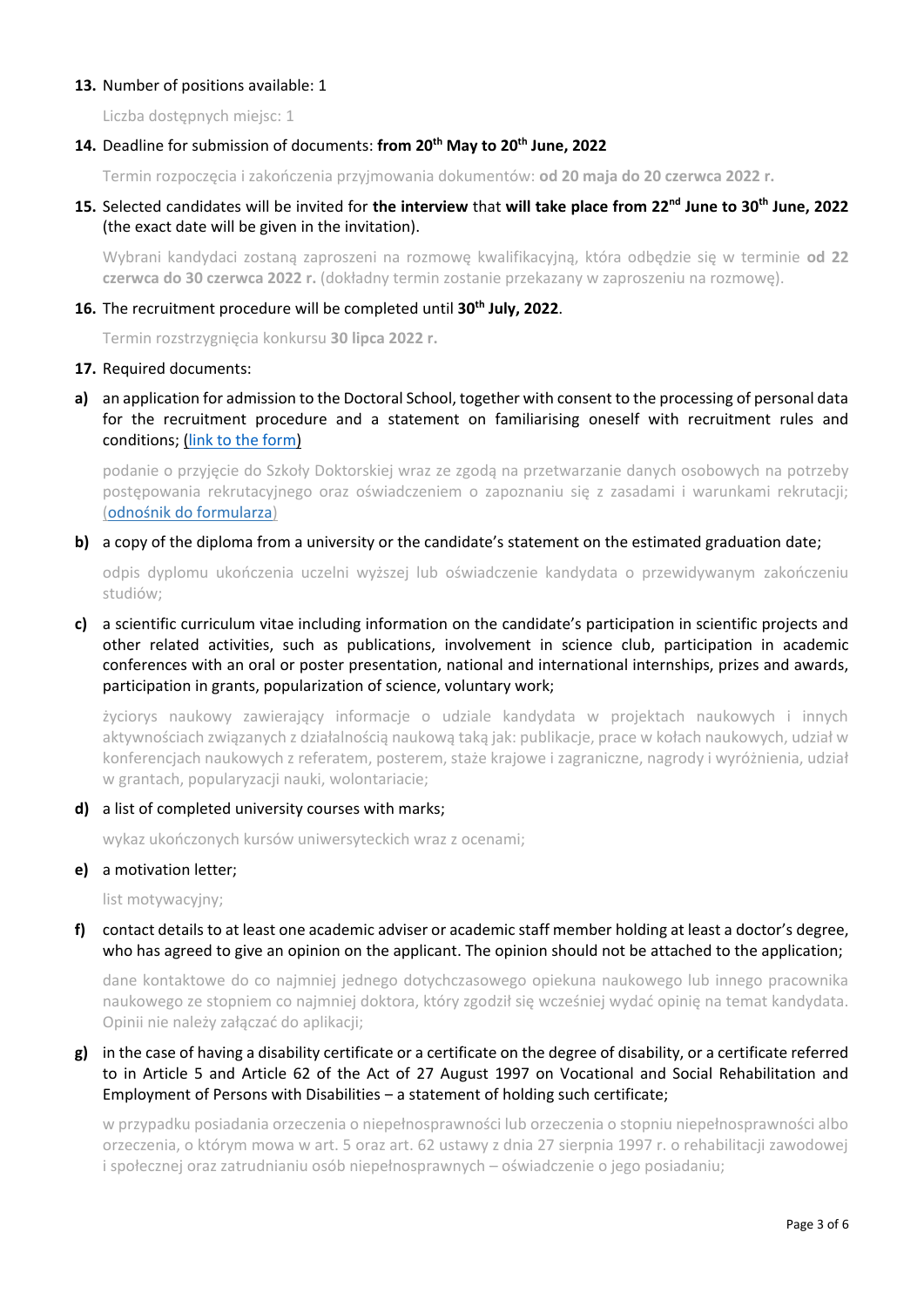## **h)** candidates holding a diploma of completing studies abroad shall additionally attach a certified translation of the diploma, including the supplement, into Polish or English, unless the diploma or an official copy thereof, including the supplement, has been issued in English.

kandydat legitymujący się dyplomem ukończenia studiów za granicą składa dodatkowo poświadczone tłumaczenie dyplomu, wraz z suplementem, na język polski lub angielski, chyba, że dyplom lub jego oficjalny odpis, wraz z suplementem, został wydany w języku angielskim;

- **18.** Language of documents (język dokumentów):
	- English (angielski)

**19.** How to apply (jak złożyć aplikację):

• Use the Application form for admission to the Doctoral School [\(link to the form\)](https://ibb.edu.pl/app/uploads/2022/05/application-form_doctoralschool_ibb-pas.docx)

Użyj formularza Podania o przyjęcie do Szkoły Doktorskiej ([odnośnik do formularza](https://ibb.edu.pl/app/uploads/2022/05/application-form_doctoralschool_ibb-pas.docx))

• Merge all required documents as a single pdf file

Połącz wszystkie dokumenty w jeden plik formatu pdf

• Send this file as an attachment to [PhDschool-recruitment@ibb.waw.pl](mailto:PhDschool-recruitment@ibb.waw.pl) **or** post documents to

Doctoral School (room 41) Institute of Biochemistry and Biophysics Polish Academy of Sciences Pawinskiego 5a 02-106 Warszawa Poland

Wyślij plik pdf na adres [PhDschool-recruitment@ibb.waw.pl](mailto:PhDschool-recruitment@ibb.waw.pl) **lub** prześlij dokumenty na adres:

Szkoła Doktorska (pokój 41) Instytut Biochemii i Biofizyki Polska Akademia Nauk ul. Pawińskiego 5a 02-106 Warszawa Polska

• Include "**Procedure no. DSMBBC/2022/08**" and your first and last name as the subject of the e-mail

W tytule wiadomości e-mail umieść "**Procedure no. DSMBBC/2022/08"** oraz Twoje imię i nazwisko.

• The application must contain all documents described in section 17

Aplikacja musi zawierać wszystkie dokumenty opisane w punkcie 17

#### **20.** The recruitment process consists of two stages:

- **a)** selection of candidates by the Committee based on their previous achievements and academic performance presented in the documents submitted; for each position no more than 4 applicants who have achieved the highest scores, but no less than 60% of the maximum points, shall be qualified for the next stage;
- **b)** an interview conducted by the Committee including in particular:
	- a presentation delivered by the candidate containing the outcomes of his/her research (a Master's thesis or other research work carried out by the candidate); the presentation must not last longer than 10 minutes;
	- questions asked by the members of the Committee related to the presented project, the methods used and interpretation of the results obtained;
	- questions asked by the members of the Committee related to the proposed PhD programme described in the recruitment announcement;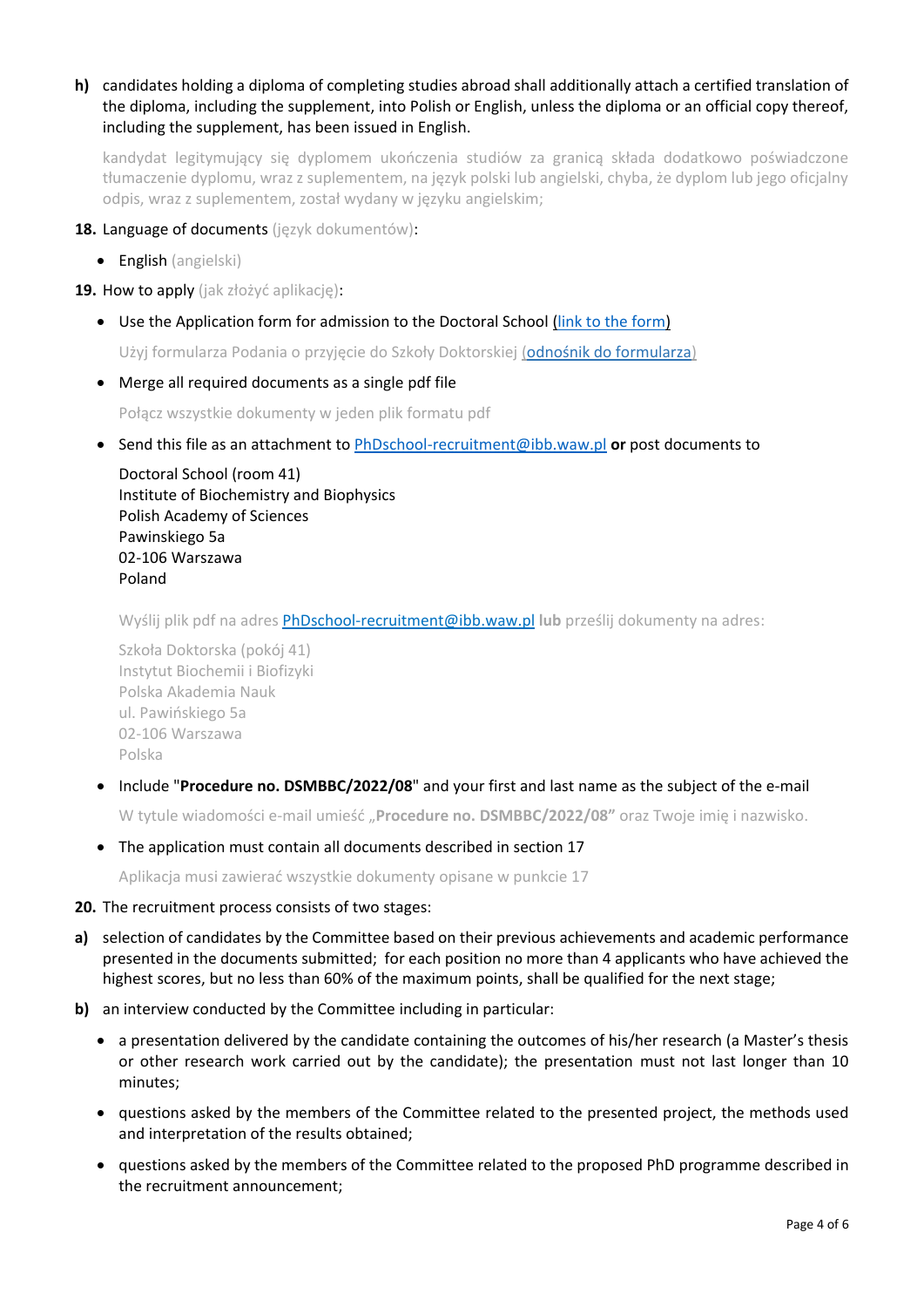### • questions related to the candidate's motivation for scientific work.

Rekrutacja składa się z dwóch etapów:

- **a)** selekcji kandydatów przez Komisję na podstawie dotychczasowych osiągnięć i wyników w nauce przedstawionych w złożonych dokumentach; dla każdego oferowanego miejsca do kolejnego etapu zakwalifikowane zostaną nie więcej niż 4 osoby, które uzyskały najlepszą ocenę, nie mniejszą jednak niż 60% maksymalnej liczby punktów.
- **b)** rozmowy kwalifikacyjnej z Komisją, która obejmuje:
	- prezentację podczas której kandydat przedstawia wyniki swoich badań (pracy magisterskiej lub innej pracy badawczej wykonanej przez kandydata); prezentacja może trwać nie dłużej niż 10 minut;
	- zadanie pytań przez członków Komisji sprawdzających znajomości tematyki przedstawionej przez kandydata, stosowanych przez niego metod oraz umiejętności interpretacji uzyskanych wyników;
	- zadanie pytań przez członków Komisji sprawdzających znajomość tematyki wymienionej w ogłoszeniu o rekrutacji (proponowanym programie badawczym);
	- poznanie motywacji kandydata do pracy naukowej.

### 21. Language of interview (język rozmowy kwalifikacyjnej):

• English (angielski)

### **22.** Criteria for evaluation of candidates:

- **a)** Stage One
	- learning outcomes (a scale of the evaluation:  $0.0 6.0$  points);
	- participation in a scientific project or an academic conference (a poster or oral presentation) (a scale of the evaluation:  $0.0 - 1.0$  points);
	- co-authorship of a research paper (depending on the role in the publication) (a scale of the evaluation: 0.0  $-1.0$  points);
	- involvement in science club (a scale of the evaluation: 0.0 or 0.5 points);
	- other achievements, e.g., awards, honors, scholarships, domestic and foreign internships, voluntary work, popularization of science (a scale of the evaluation:  $0.0 - 1.5$  points).
- **b)** Stage Two
	- understanding of the project performed and methods used; the ability to interpret the results obtained; knowledge in the field related to the presented project (a scale of the evaluation: 0-10 points);
	- knowledge in the field related to the proposed PhD programme described in the recruitment announcement (a scale of the evaluation: 0-10 points);
	- form of presentation of the candidate's results (a scale of the evaluation: 0-3 points).

Kryteria oceny:

**a)** Etap pierwszy

- wyniki uzyskane w trakcie kształcenia (skala oceny 0,0 6,0 pkt.)
- udział w projekcie naukowym lub konferencji naukowej (plakat lub prezentacja ustna) (skala oceny 0,0 1,0 pkt.)
- współautorstwo publikacji naukowej (w zależności od roli w publikacji) (skala oceny 0,0 1,0 pkt.)
- praca w kole naukowym (skala oceny 0,0 lub 0,5 pkt.)
- inne osiągnięcia, np: nagrody, wyróżnienia, stypendia, staże krajowe i zagraniczne, wolontariat, popularyzacja nauki (skala oceny 0,0 - 1,5 pkt.)